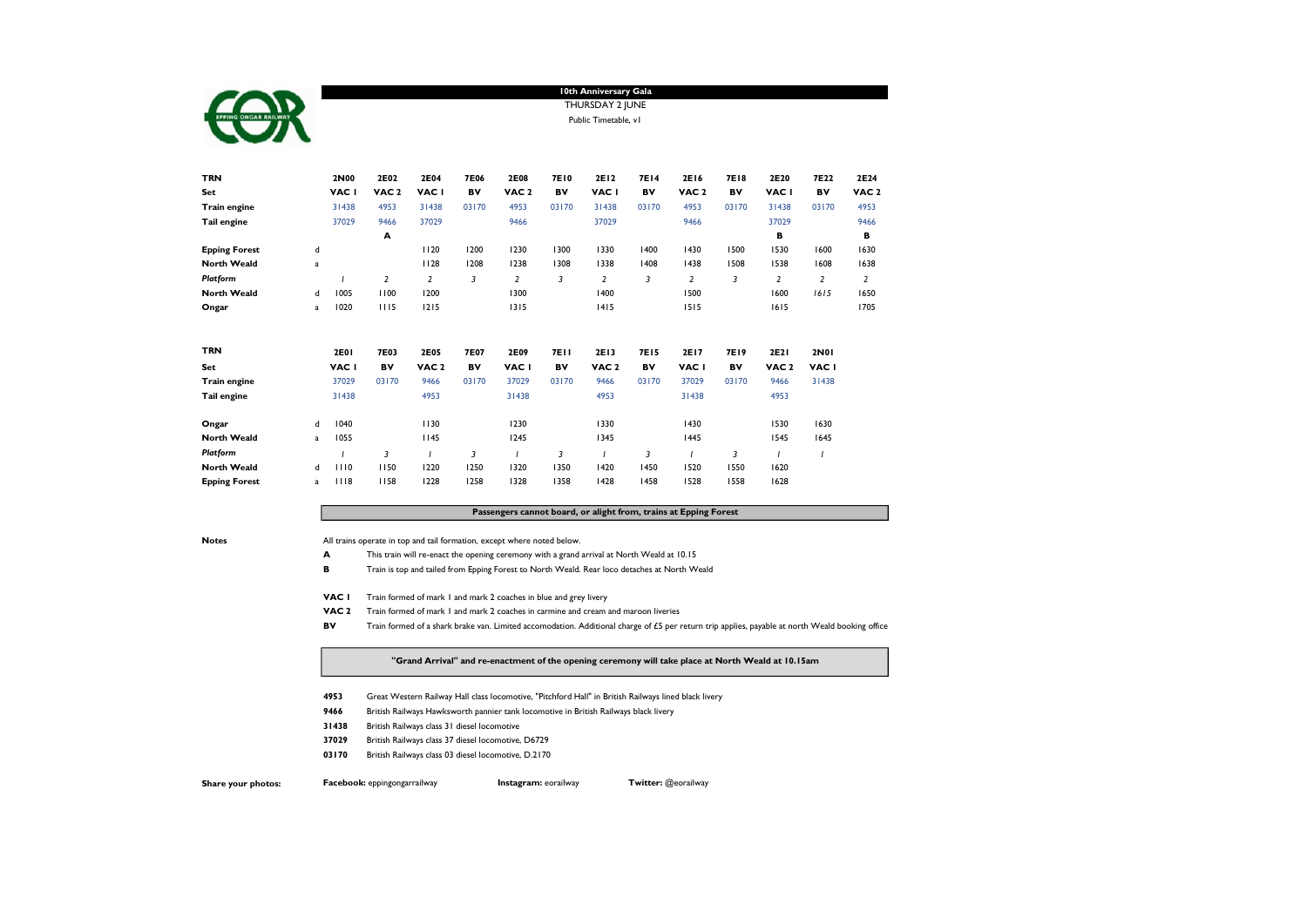|                                                         | 10th Anniversary Gala |  |
|---------------------------------------------------------|-----------------------|--|
| <b>rr</b>                                               | FRIDAY 3 JUNE         |  |
| <b>EPPING ONGAR RAILWAY</b><br>$\overline{\phantom{a}}$ | Public Timetable, vl  |  |

| <b>TRN</b>                        |              | 2N02             | <b>7N04</b>    | 2E04             | 2E06             | 2E08             | <b>7E10</b>    | 2E12           | <b>7E14</b>      | 2E16             | 7E18  | 2E18             | 2E20             | <b>7N06</b> | 2E22             | 2N04             |
|-----------------------------------|--------------|------------------|----------------|------------------|------------------|------------------|----------------|----------------|------------------|------------------|-------|------------------|------------------|-------------|------------------|------------------|
| Set                               |              | VAC I            | <b>GDS</b>     | VAC <sub>2</sub> | VAC I            | VAC <sub>2</sub> | BV             | VAC I          | BV               | VAC <sub>2</sub> | BV    | VAC I            | VAC <sub>2</sub> | <b>GDS</b>  | VAC <sub>2</sub> | VAC <sub>2</sub> |
| Train engine                      |              | 9466             | L150           | 75069            | 4953             | LI50 & 9466      | 03170          | 75069          | 03170            | 4953             | 03170 | L150             | 4953             | 9466        | 4953             | L150             |
| <b>Banking engine (see notes)</b> |              |                  |                | 4953             | 9466             | 75069            |                | 4953           |                  | L150             |       | 9466             | 75069            |             | 75069            |                  |
| <b>Epping Forest</b>              | d            |                  |                | 1035             | 1135             | 1235             | 1305           | 1335           | 1405             | 1435             | 1505  | 1535             | 1610             |             | 1640             |                  |
| <b>North Weald</b>                | $\mathbf{a}$ |                  |                | 1043             | 1143             | 1243             | 1313           | 1343           | 1413             | 1443             | 1513  | 1543             | 1618             |             | 1648             |                  |
| Platform                          |              | 2                | $\overline{2}$ | $\overline{2}$   | 2                |                  | 3              | $\overline{2}$ | 3                | 2                | 2     |                  | $\overline{2}$   |             | 2                | 2                |
| <b>North Weald</b>                | d            | 1005             | 1025           | 1105             | 1205             | 1305             |                | 1405           |                  | 1505             |       | 1605             |                  | 1625        | 1705             | 1815             |
| Ongar                             | $\mathbf{a}$ | 1020             | 1040           | 1120             | 1220             | 1320             |                | 1420           |                  | 1520             |       | 1620             |                  | 1640        | 1720             | 1830             |
|                                   |              |                  |                |                  |                  |                  |                |                |                  |                  |       |                  |                  |             |                  |                  |
| <b>TRN</b>                        |              | <b>2E01</b>      | 2E03           | <b>7N03</b>      | <b>2E05</b>      | <b>7E07</b>      | 2E09           | <b>7E11</b>    | 2E13             | <b>7E15</b>      | 2E17  | <b>IE21</b>      | 2E23             | 2N01        | <b>7N05</b>      | 2N03             |
| Set                               |              | VAC <sub>2</sub> | VAC I          | <b>GDS</b>       | VAC <sub>2</sub> | BV               | VAC I          | BV             | VAC <sub>2</sub> | BV               | VAC I | VAC <sub>2</sub> | VAC <sub>2</sub> | VAC I       | <b>GDS</b>       | VAC <sub>2</sub> |
| Train engine                      |              | 4953             | 9466           | L150             | 75069            | 03170            | 4953           | 03170          | L150             | 03170            | 9466  | 75069            | 75069            | L150        | 9466             | 4953             |
| <b>Banking engine (see notes)</b> |              | 75069            | 4953           |                  | 9466 & LI50      |                  | 75069          |                | 4953             |                  | L150  | 4953             | 4953             |             |                  |                  |
|                                   |              |                  |                |                  |                  |                  |                |                |                  |                  |       |                  |                  |             |                  |                  |
| Ongar                             | d            | 0945             | 1045           | 1125             | 1145             |                  | 1245           |                | 1345             |                  | 1445  | 1545             |                  | 1645        | 1730             | 1750             |
| <b>North Weald</b>                | $\mathbf{a}$ | 1000             | 1100           | 1140             | 1200             |                  | 1300           |                | 1400             |                  | 1500  | n/s              |                  | 1700        | 1745             | 1805             |
| Platform                          |              |                  |                |                  |                  |                  | $\overline{2}$ | 3              |                  | 3                |       | $\overline{2}$   | $\overline{2}$   |             | $\overline{2}$   | 2                |
| <b>North Weald</b>                | d            | 1025             | 1125           |                  | 1225             | 1255             | 1325           | 1355           | 1425             | 1455             | 1525  | n/s              | 1630             |             |                  |                  |
| <b>Epping Forest</b>              | a            | 1033             | 1133           |                  | 1233             | 1303             | 1333           | 1403           | 1433             | 1503             | 1533  | 1608             | 1638             |             |                  |                  |

# Passengers cannot board, or alight from, trains at Epping Forest

Notes

г

All trains are worked by a single locomotive between Ongar and North Weald and North Weald and Ongar, and are banked from North Weald to Epping Forest and return, except where the locomotive is highlighted, where the train is top and tailed throughout

- VAC 1 Train formed of mark 1 and mark 2 coaches in blue and grey livery
- VAC 2 Train formed of mark 1 and mark 2 coaches in carmine and cream and maroon liveries
- BV Train formed of a shark brake van. Limited accomodation. Additional charge of £5 per return trip applies, payable at north Weald booking office
- GDS Goods train. Passengers may travel in the Brake Van on payment of a supplement at our booking offices.

# Passengers wishing to travel on the goods train should note that it does not connect at Ongar with the trains departing at 10.45 and 16.45, nor with the trains arriving at 11.20 and 17.20

- L150 Great Western Prairie locomotive 5521 in London Transport livery
- 4953 Great Western Railway Hall class locomotive, "Pitchford Hall" in British Railways lined black livery
- 9466 British Railways Hawksworth pannier tank locomotive in British Railways black livery
- 75069 British Railways Standard Class 4 locomotive in Briths Railways lined black livery
- 03170 British Railways class 03 diesel locomotive, D.2170

Share your photos: Facebook: eppingongarrailway Instagram: eorailway Twitter: @eorailway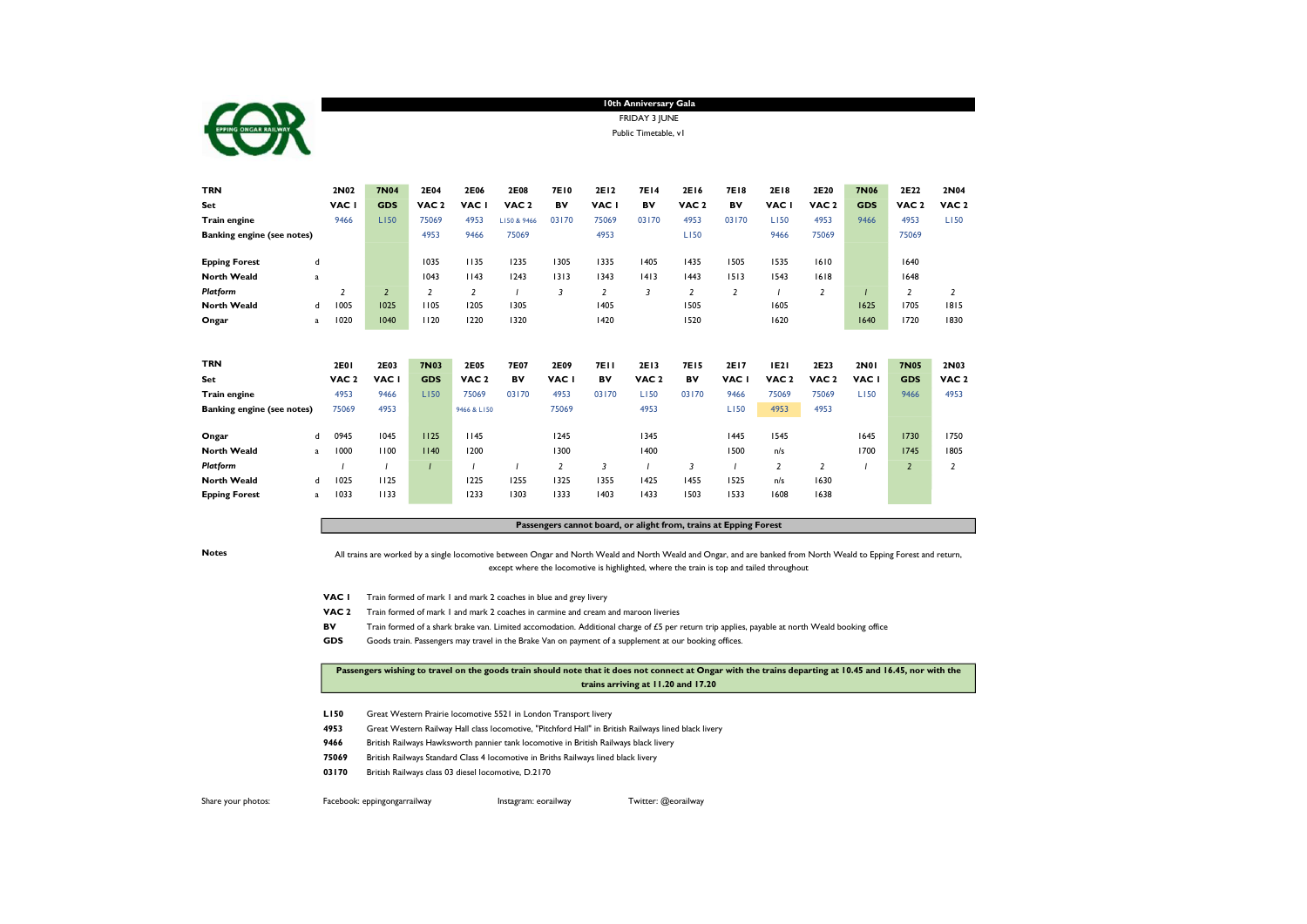

SATURDAY 4 JUNE 10th Anniversary Gala

Public Timetable, v1

| <b>TRN</b>                        |                | 2N02                    | <b>7N04</b>    | 2E04             | 2E06             | 2E08             | <b>7E10</b>    | 2E12           | <b>7E14</b>      | 2E16             | <b>7E18</b>    | 2E18             | 2E20             | <b>7N06</b> | 2E22             | 2E24                  | 2E26                   |                  |                  |
|-----------------------------------|----------------|-------------------------|----------------|------------------|------------------|------------------|----------------|----------------|------------------|------------------|----------------|------------------|------------------|-------------|------------------|-----------------------|------------------------|------------------|------------------|
| Set                               |                | VAC I                   | <b>GDS</b>     | VAC <sub>2</sub> | VAC I            | VAC <sub>2</sub> | BV             | VAC I          | BV               | VAC <sub>2</sub> | BV             | VAC I            | VAC <sub>2</sub> | <b>GDS</b>  | VAC <sub>2</sub> | VAC <sub>2</sub>      | VAC <sub>2</sub>       |                  |                  |
| Train engine                      |                | 75069                   | 4953           | 9466             | L150             | 4953 & 75069     | 03170          | 9466           | 03170            | L150             | 03170          | 4953             | L150             | 75069       | L150             | 4953                  | 75069                  |                  |                  |
| <b>Banking engine (see notes)</b> |                |                         |                | L150             | 75069            | 9466             |                | L150           |                  | 4953             |                | 75069            | 9466             |             | 9466             | 9466 & LI50<br>&75069 | 4953                   |                  |                  |
| <b>Epping Forest</b>              | d              |                         |                | 1035             | 1135             | 1235             | 1305           | 1335           | 1405             | 1435             | 1505           | 1535             | 1610             |             | 1640             | 1830                  | 2010                   |                  |                  |
| <b>North Weald</b>                | a              |                         |                | 1043             | 1143             | 1243             | 1313           | 1343           | 1413             | 1443             | 1513           | 1543             | 1618             |             | 1648             | 1838                  | 2018                   |                  |                  |
| Platform                          |                | $\overline{\mathbf{z}}$ | $\overline{2}$ | 2                | 2                | $\overline{1}$   | 3              | $\overline{2}$ | 3                | 2                | $\overline{2}$ |                  | $\overline{2}$   |             | $\overline{2}$   | 2                     | 2                      |                  |                  |
| <b>North Weald</b>                | d              | 1005                    | 1025           | 1105             | 1205             | 1305             |                | 1405           |                  | 1505             |                | 1605             |                  | 1625        | 1710             | 1845                  | 2030                   |                  |                  |
| Ongar                             | a              | 1020                    | 1040           | 1120             | 1220             | 1320             |                | 1420           |                  | 1520             |                | 1620             |                  | 1640        | 1725             | 1900                  | 2045                   |                  |                  |
| <b>TRN</b>                        |                | <b>2E01</b>             | 2E03           | <b>7N03</b>      | <b>2E05</b>      | <b>7E07</b>      | 2E09           | <b>7E11</b>    | 2E13             | <b>7E15</b>      | 2E17           | <b>IE21</b>      | 2E23             | 2N03        | <b>7N05</b>      | 2E25                  |                        | 2E27             | 2N07             |
| Set                               |                | VAC <sub>2</sub>        | VAC I          | <b>GDS</b>       | VAC <sub>2</sub> | BV               | VAC I          | BV             | VAC <sub>2</sub> | BV               | VAC I          | VAC <sub>2</sub> | VAC <sub>2</sub> | VAC I       | <b>GDS</b>       | VAC <sub>2</sub>      |                        | VAC <sub>2</sub> | VAC <sub>2</sub> |
| Train engine                      |                | L150                    | 75069          | 4953             | 9466             | 03170            | L150           | 03170          | 4953             | 03170            | 75069          | 9466             | 9466             | 4953        | 75069            | LI50 & 9466           | 75069 & L150<br>& 9466 | 4953             | 75069            |
| <b>Banking engine (see notes)</b> |                | 9466                    | L150           |                  | 75069 & 4953     |                  | 9466           |                | L150             |                  | 4953           | L150             | L150             |             |                  |                       | 4953                   | 75069            |                  |
| Ongar                             | d              | 0945                    | 1045           | 1125             | 1145             |                  | 1245           |                | 1345             |                  | 1445           | 1545             |                  | 1645        | 1730             | 1750                  |                        | 1930             | 2100             |
| <b>North Weald</b>                | a              | 1000                    | 1100           | 1140             | 1200             |                  | 1300           |                | 1400             |                  | 1500           | n/s              |                  | 1700        | 1745             | 1805                  | <<<<                   | 1945             | 2115             |
| Platform                          |                |                         |                |                  |                  | $\overline{1}$   | $\overline{2}$ | 3              |                  | 3                |                | 2                | 2                |             | $\overline{2}$   | $\overline{2}$        | 2                      | $\overline{2}$   | 2                |
| <b>North Weald</b>                | d              | 1025                    | 1125           |                  | 1225             | 1255             | 1325           | 1355           | 1425             | 1455             | 1525           | n/s              | 1630             |             |                  | >>>>                  | 1820                   | 2000             |                  |
| <b>Epping Forest</b>              | $\overline{a}$ | 1033                    | 1133           |                  | 1233             | 1303             | 1333           | 1403           | 1433             | 1503             | 1533           | 1608             | 1638             |             |                  |                       | 1828                   | 2008             |                  |

## Passengers cannot board, or alight from, trains at Epping Forest

Notes

All trains are worked by a single locomotive between Ongar and North Weald and North Weald and Ongar, and are banked from North Weald to Epping Forest and return, except where the locomotive is highlighted, where the train is top and tailed throughout

- VAC 1 Train formed of mark 1 and mark 2 coaches in blue and grey livery
- VAC 2 Train formed of mark 1 and mark 2 coaches in carmine and cream and maroon liveries
- BV Train formed of a shark brake van. Limited accomodation. Additional charge of £5 per return trip applies, payable at north Weald booking office
- GDS Goods train. Passengers may travel in the Brake Van on payment of a supplement at our booking offices.

Passengers wishing to travel on the goods train should note that it does not connect at Ongar with the trains departing at 10.45 and 16.45, nor with the trains arriving at 11.20 and 17.25

- L150 Great Western Prairie locomotive 5521 in London Transport livery
- 4953 Great Western Railway Hall class locomotive, "Pitchford Hall" in British Railways lined black livery
- 9466 British Railways Hawksworth pannier tank locomotive in British Railways black livery
- 75069 British Railways Standard Class 4 locomotive in Briths Railways lined black livery
- 03170 British Railways class 03 diesel locomotive, D.2170